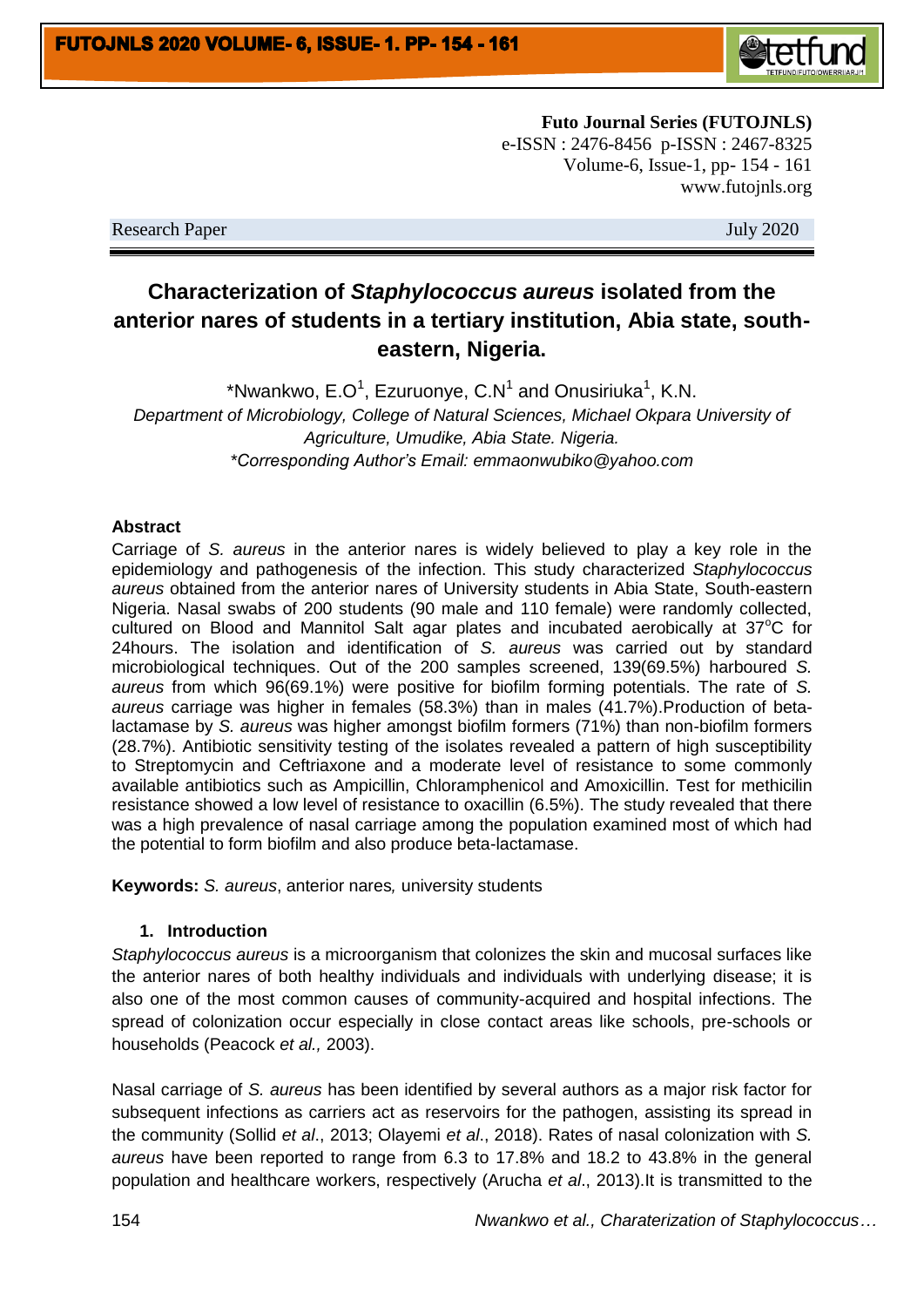

nares by contaminated hands and from surfaces where it can survive for months (Kluytmans, Van BelkumandVerbrugh, 1997; Pathak *et al*., 2010).

Nasal carriage of invasive human pathogens like *S. aureus* has been associated with increased incidences of infection and morbidity. A study of the risks and outcomes of nosocomial *S. aureus* bacteremia in nasal carriers concluded that at least 80% of *S. aureus*  bacteremia was identical to a nasal carrier strain revealed as endogenous by genotyping. Nasal colonization of *S. aureus* was also relevant in the occurrence of impetigo in children respectively (Arucha *et al*., 2013). In addition, the ability to form biofilms and increasing resistance of *S. aureus* to various antibiotics has been known to complicate the treatment of diseases caused by it (Olayemi *et al*., 2018). *Staphyloccocus aureus* biofilm-associated infections are difficult to treat with antibiotics (Jones *et al*., 2001). Biofilm formation by *S. aureus* has been identified to play an important role in the pathogenesis of staphylococcal infections. The biofilm causes bacteria to survive in the stress conditions such as UV damage, metal toxicity, anaerobic conditions, acid exposure, salinity, pH gradients, desiccation, bacteriophages, and amoebae and to resist antibiotics, antimicrobials, and host immune defense (Archer *et al*., 2011; Hall-Stoodley *et al*., 2004). The purpose of this study was to characterize *S. aureus* isolated from the anterior nares of apparently healthy University students.

# **2. Materials and Methods**

# **2.1. Study location**

This study was conducted in Michael Okpara University of Agriculture, Umudike, Umuahia in Abia State, South-eastern Nigeria.

# **2.2. Study design**

Cross-sectional survey.

## **2.3. Study population**

The study population included 90 males and 110 females aged between 18 and 25 years.

## **2.4. Sample collection**

A total of 200 nasal swabs were obtained from the students (90 male and 110 female).The isolation, culture and sensitivity testing was then carried out at the Microbiology laboratory after collection of the samples.

To minimize the mild irritation that may happen by dry swabs, swabs were moistened with sterile phosphate buffered saline (PBS). Collection was made by carefully inserting a sterile cotton-tipped swab into the anterior nares and rotating it mildly. It was then taken to the laboratory immediately for culture and isolation. Informed consent of each student was obtained before sample collection. Nasal swabs were taken from both nostrils of the students.

## **2.5. Inoculation of the nasal sample**

The swab specimen was inoculated on Blood agar and Mannitol Salt Agar by the streak method. The plates were incubated aerobically at 37ºc for 18-24 hours. After incubation, the bacterial isolates were examined using colony size, colour, cultural and morphological characteristics.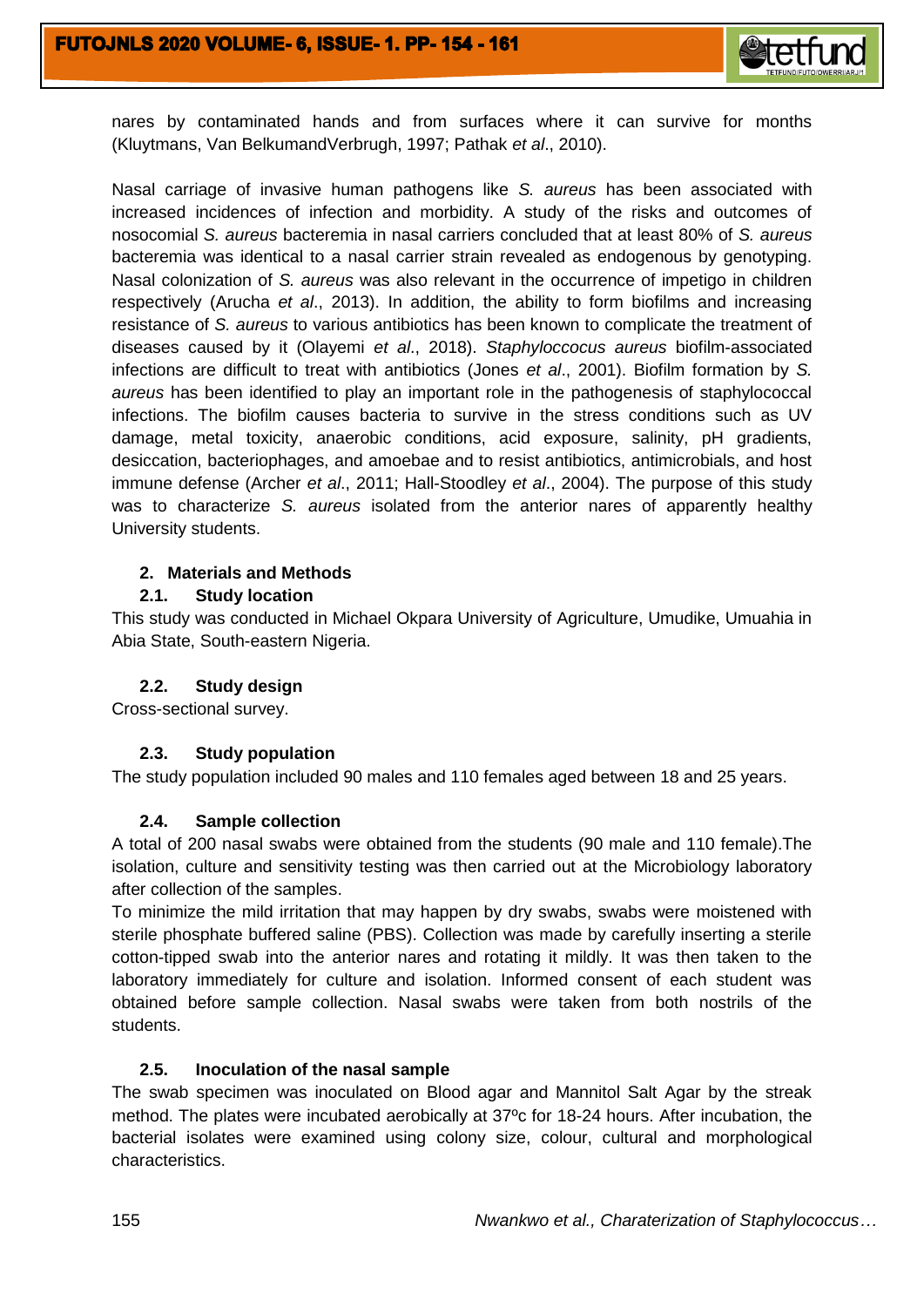

# *2.6.* **Identification of isolates**

Isolates were identified by standard microbiological methods (Cheesebrough, 2006) on the basis of their morphological, Gram and biochemical characteristics (catalase, slide and tube coagulase tests).

# **2.7. Antibiotic susceptibility test**

The Kirby Bauer disc diffusion technique was used. Colonies of *Staphylococcus aureus* from each of the culture plates were compared with 0.5 McFarland standard in saline. Swabs were streaked uniformly on Nutrient agar plates to obtain uniform growth. Sensitivity discs (Streptomycin 10µg, Levofloxacin 5µg, Gentamicin 10µg, Chloramphenicol 30µg, Norfloxacin 10µg, Amoxicilin 20µg, Rifampicin 5µg, Erythromycin 15µg, Ampicillin 10µg, Ciprofloxacin 5µg, Ceftriazone 30µg) were placed on the surface of the media using sterile forceps. A little pressure was used to ensure firm contact with agar plate. The plates were inverted and incubated at 37ºc for 24 hours. The plates were examined for zone of inhibition by measuring the diameter using a ruler from the back of the plate. The zone sizes of each plate were interpreted using the guidelines by Clinical Laboratory Standards Institute (CLSI, 2011).

# **2.8. Detection of Methicillin resistance.**

*Staphylococcus aureus* isolates were screened for methicillin resistance by the disk diffusion method of the Clinical and Laboratory standards institute (CLSI, 2006). *S. aureus* isolates were inoculated onto Mueller Hinton agar supplemented with 4% sodium chloride, from a 0.5 McFarland equivalent standard suspension. Afterwards1µgoxacillin disk was applied firmly on the surface of the agar plate. The plates were incubated at 35°C for 24 hours as recommended by the Clinical Laboratory Standards Institute (CLSI, 2006). Zone diameters were interpreted as resistant (≤10 mm), intermediate (11-12 mm) and susceptible (≥13 mm) respectively.

# **2.9. Detection of Biofilm forming potential**

Detection of Biofilm forming capacity was conducted by using Congo Red Agar method. Black colonies with a dry crystalline consistency indicated ability to form biofilm, while nonbiofilm forming isolates retained the colour of the culture media.

## **2.10. Detection of Beta-lactamse production:**

This was done using the rapid acidometric filter paper technique as described by (Cheesebrough, 2006). A strip of Whatman No. 1 filter paper was placed in the bottom of a petri dish. Few drops of buffered crystalline bromocresol purple solution was added until the paper was almost saturated, using a sterilized wireloop. Few colonies were transferred from the Nutrient agar plate to the filter paper to cover an area of 5mm in diameter. The plate was incubated at 35°C for 30 minutes. Positive results for beta-lactamase production were confirmed by the appearance of a yellow colour after about 20-60minutes of incubation which indicates the production of penicilloic acid from the breakdown of penicillin by betalactamase producing isolates. Non-appearance of yellow colour after about 60minutesof incubation was considered as negative for beta-lactamase production.

## **3. Results**

The incidence of occurrence of *S. aureus* among the sampled population is being highlighted in Table 1. Out of the 200 respondents sampled, 139 (69.5%) harboured *S. aureus* in their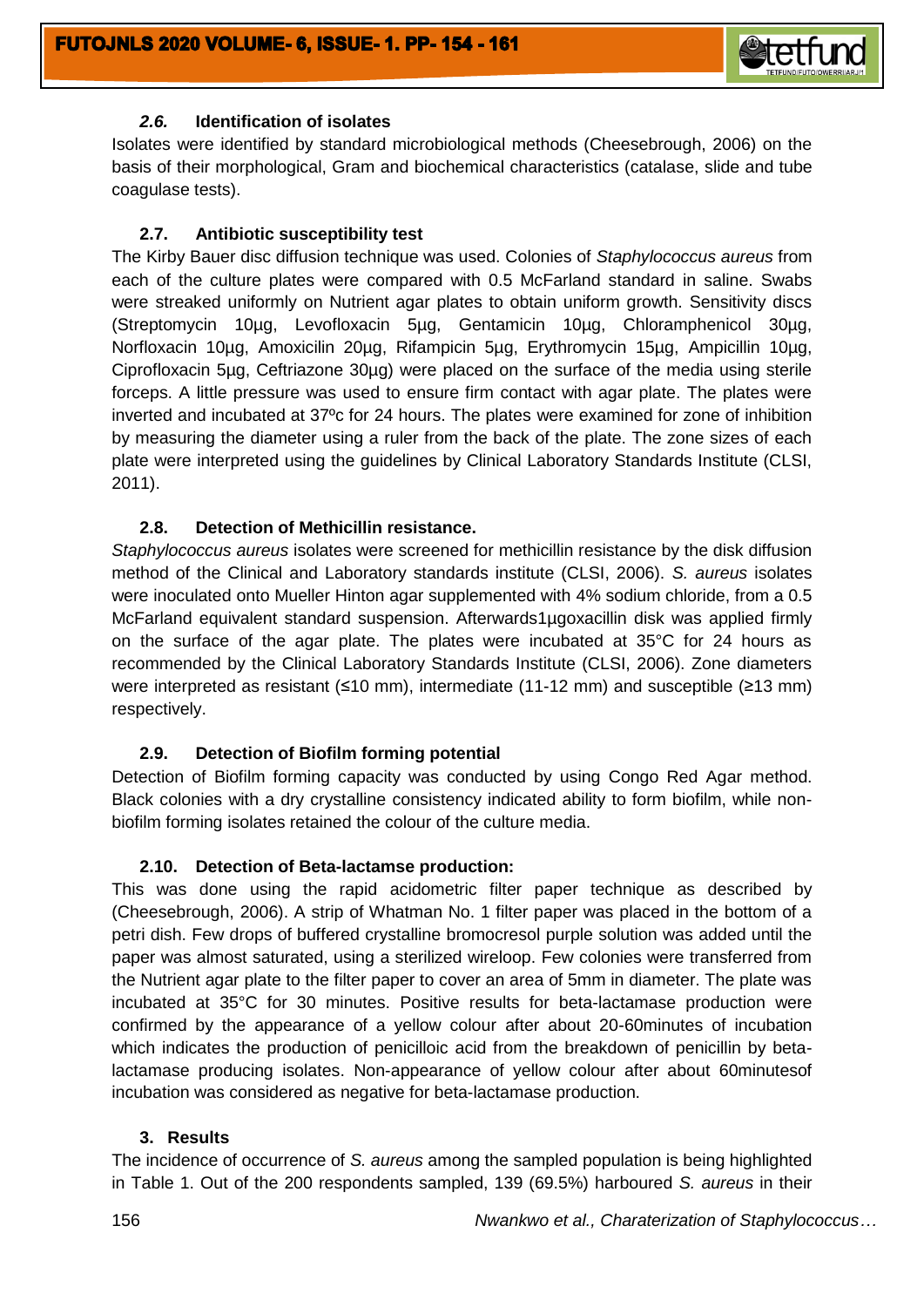

anterior nares. The rate of *S. aureus* carriage was higher in females (58.3%) than in males (41.7%). However it was not statistically significant, P> 0.05.

The relative frequency of *S. aureus* isolates with biofilm forming potentials is being highlighted in Table 2. Out of the 139 *S. aureus* isolated, 96(69.1%) were positive for biofilm forming potentials.

Results of the antimicrobial susceptibility profile of biofilm forming and non-biofilm forming *Staphylococcus aureus* isolates is shown in tables 3 and 4. Antibiotic susceptibility for biofilm forming *S. aureus* revealed that 7 out of 11 drugs tested showed more than 70% sensitive while 8 out of 11 drugs tested for non biofilm forming *S. aureus* showed above 70% sensitive.

The number and percentage of isolates that were methicillin-resistant and those that could produce beta-lactamases among the *Staphylococcus aureus* isolates is being highlighted in Table 5 and 6. In total, 6.5% of the isolates were found to be methicilin resistant. While 52.5% of isolates were found to be beta-lactamase producing.

| Sex    | No. Sampled | No. positive for S. aureus |
|--------|-------------|----------------------------|
| Male   | 90(45%)     | 58(41.7%)                  |
| Female | 110(55%)    | 81(58.3%)                  |

Table 1: Prevalence of *S. aureus* among the sampled population

Total 200 139(69.5%)

 $x^2$ =1.60, df = 1, p > 0.05

Table 2: Prevalence of *S. aureus* with biofilm forming potentials among the sampled population

| Sex                                                                                                                                                                                                                                                                                                                                                                                                                                                                                                               | No. Sampled          | No. positive for biofilm formation |  |
|-------------------------------------------------------------------------------------------------------------------------------------------------------------------------------------------------------------------------------------------------------------------------------------------------------------------------------------------------------------------------------------------------------------------------------------------------------------------------------------------------------------------|----------------------|------------------------------------|--|
| Male                                                                                                                                                                                                                                                                                                                                                                                                                                                                                                              | 58(41.7%)            | 39(40.6%)                          |  |
| Female                                                                                                                                                                                                                                                                                                                                                                                                                                                                                                            | 81(58.3%)            | 57(59.4%)                          |  |
| Total                                                                                                                                                                                                                                                                                                                                                                                                                                                                                                             | 139                  | $96(69.1\%)$                       |  |
| $\mathbf{a} \quad \mathbf{b} \quad \mathbf{c} \quad \mathbf{c} \quad \mathbf{d} \quad \mathbf{c} \quad \mathbf{d} \quad \mathbf{c} \quad \mathbf{d} \quad \mathbf{c} \quad \mathbf{d} \quad \mathbf{c} \quad \mathbf{d} \quad \mathbf{c} \quad \mathbf{c} \quad \mathbf{c} \quad \mathbf{c} \quad \mathbf{c} \quad \mathbf{c} \quad \mathbf{c} \quad \mathbf{c} \quad \mathbf{c} \quad \mathbf{c} \quad \mathbf{c} \quad \mathbf{c} \quad \mathbf{c} \quad \mathbf{c} \quad \mathbf{$<br>$\overline{\phantom{a}}$ | $\sim$ $\sim$ $\sim$ |                                    |  |

 $x^2$ =0.1549, df = 1, p > 0.05

Table 3: Antimicrobial susceptibility profile of biofilm forming *Staphylococcus aureus* from the nasal passages of students

| Antimicrobial agent | Code       | No. of sensitive<br>isolates (%)<br>$N = 96$ | No. of resistant<br>isolates (%)<br>$N = 96$ |
|---------------------|------------|----------------------------------------------|----------------------------------------------|
| Amoxicillin         | AMX        | 22(22.9)                                     | 74(77)                                       |
| Ampicillin          | <b>AMP</b> | 20(20.8)                                     | 76(79.2)                                     |
| Ceftriaxone         | <b>CRO</b> | 87(90.5)                                     | 9(9.4)                                       |
| Streptomycin        | <b>STR</b> | 92(95.8)                                     | 4(4.2)                                       |
| Gentamycin          | <b>GEN</b> | 83(86.5)                                     | 13(13.5)                                     |
| Rifampin            | <b>RIF</b> | 96(100)                                      | 0(0)                                         |
| Chloramphenicol     | <b>CHL</b> | 77(80.2)                                     | 19(19.8)                                     |
| Norfloxacin         | <b>NOR</b> | 81(84.4)                                     | 15(15.6)                                     |
| Ciprofloxacin       | <b>CPX</b> | 76(65.5)                                     | 20(20.8)                                     |
| Levofloxacin        | <b>LVX</b> | 78(81.3)                                     | 18(18.7)                                     |
| Erythromycin        | ERY        | 54(56.3)                                     | 42(43.7)                                     |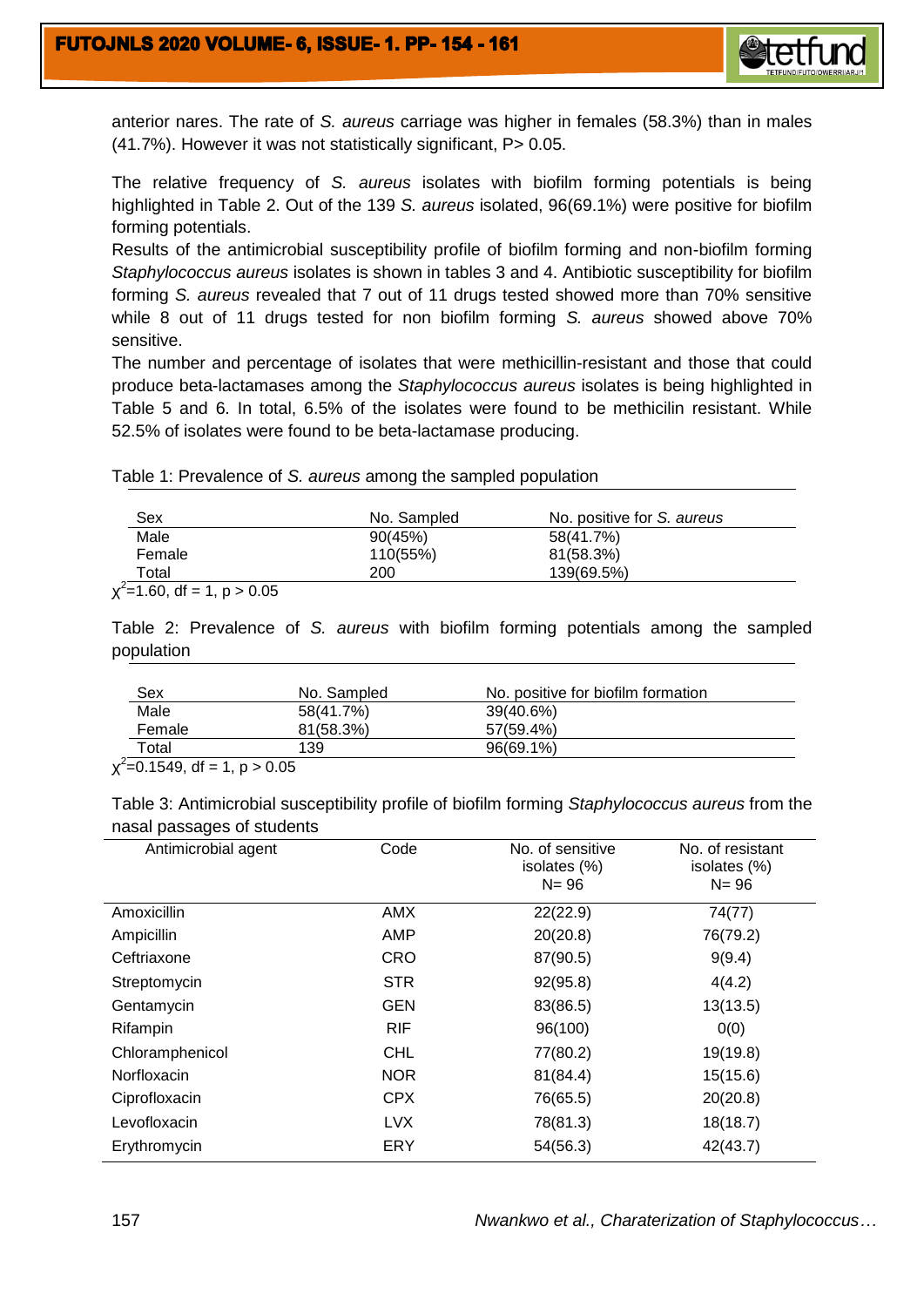

| Antimicrobial agent | Code       | No. of sensitive | No. of resistant |
|---------------------|------------|------------------|------------------|
|                     |            | isolates (%)     | isolates (%)     |
|                     |            | $N = 43$         | $N = 43$         |
| Amoxicillin         | <b>AMX</b> | 12(27.9)         | 31(72.1)         |
| Ampicillin          | AMP        | 10(23.3)         | 33(76.7)         |
| Ceftriaxone         | <b>CRO</b> | 40(93.1)         | 3(6.9)           |
| Streptomycin        | <b>STR</b> | 43(100)          | 0(0)             |
| Gentamicin          | <b>GEN</b> | 38(88.4)         | 5(11.6)          |
| Rifampin            | <b>RIF</b> | 43(100)          | 0(0)             |
| Chloramphenicol     | <b>CHL</b> | 35(81.4)         | 8(18.6)          |
| Norfloxacin         | <b>NOR</b> | 32(74.4)         | 11(25.5)         |
| Ciprofloxacin       | <b>CPX</b> | 34(79.1)         | 9(20.9)          |
| Levofloxacin        | <b>LVX</b> | 37(86.1)         | 6(13.9)          |
| Erythromycin        | ERY        | 27(62.8)         | 16(37.2)         |

Table 4: Antimicrobial susceptibility profile of non-biofilm forming *Staphylococcus aureus* from the nasal passages of students

#### Table 5: Percentage of isolates resistant to Oxacillin

| Category            | No. tested | No sensitive to Oxacillin | No resistant to |
|---------------------|------------|---------------------------|-----------------|
|                     |            | $\frac{1}{2}$             | $Oxacillin(\%)$ |
| Biofilm forming     | 96         | 89(68.4)                  | 7(77.7)         |
| Non-biofilm forming | 43         | 41(31.5)                  | 2(22.2)         |
| Total               | 139        | 130(93.5)                 | 9(6.5)          |
| .                   |            |                           |                 |

 $\chi^2$ =0.3419, df = 1, p > 0.05

|  |  |  | Table 6: Production of beta-lactamase by Staphylococcus aureus |
|--|--|--|----------------------------------------------------------------|
|--|--|--|----------------------------------------------------------------|

| Category            | No. Tested | No. positive for beta- | No. negative for beta- |
|---------------------|------------|------------------------|------------------------|
|                     |            | lactamase (%)          | lactamase (%)          |
| Biofilm forming     | 96         | 52(71.2)               | 44(66.6)               |
| Non-biofilm forming | 43         | 21(28.7)               | 22(33.3)               |
| <b>TOTAL</b>        | 139        | 73(52.5)               | 66(47.4)               |

 $\chi^2$ =0.3383, df = 1, p > 0.05

#### **4. Discussion**

Out of the 200 samples analyzed, *Staphylococcus aureus* was isolated in 139(69.5%) of them. This is not surprising as *S. aureus* is a normal flora of humans (Makoni, 2002) with the nostrils as the main reservoir of *S. aureus* in both adults and children of both gender (Pathak *et al*., 2010). In their own study Olayemi *et al*., (2018) reported an overall prevalence of 56.7% of nasal carriage of *S. aureus* among University students in South-western Nigeria.

The prevalence of oxacillin resistance *S. aureus* in the study is 6.5%. This is in agreement with the studies by Demirel *et al.,* (2014) who isolated 9% MRSA from university students in Turkey and that of Nwankwo and Nasiru (2011) who reported 10.7% MRSA in a tertiary health institution in Kano, Nigeria; and those of Habeeb *et al.,* (2014) and Chen *et al.,* (2012) who reported low MRSA incidence of 2.04% and 2.2% respectively in their independent studies. Also, the prevalence of MRSA in some countries is still low. In the Netherlands for example, it is as low as 1.0% (Lytkainen *et al*., 2004; El-Jalil *et al*., 2018).Some studies have shown that carriage of Methicillin resistant *S. aureus* (MRSA) or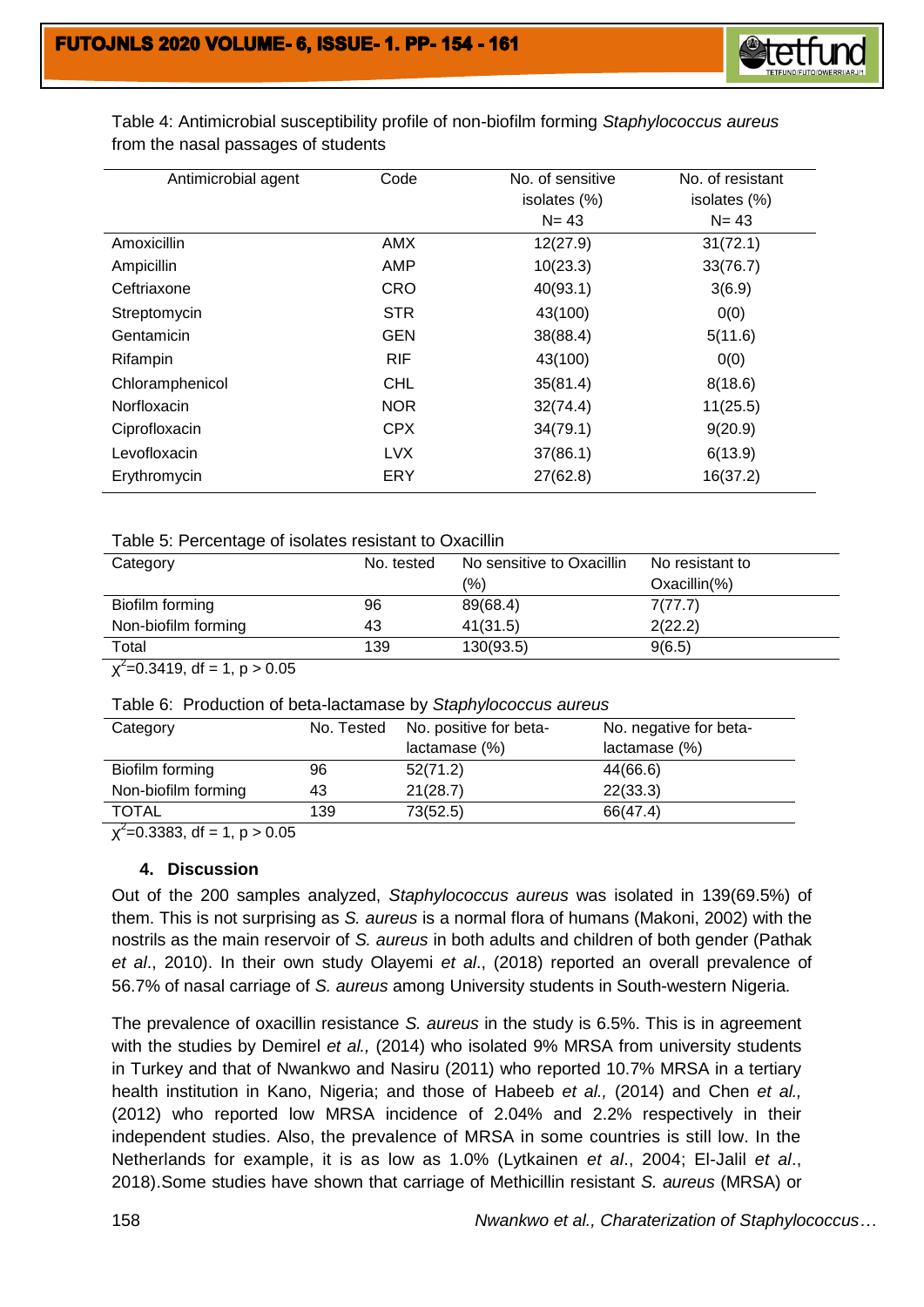

Methicillin sensitive *S. aureus* (MSSA) varies in different geographical areas (El-Jalil *et al*., 2018; Sa-Lea0 *et al*., 2001).

However, reports of the present findings in the same institution disagrees with the findings of Edward *et al.,* (2012) who isolated MRSA from 59.3% of students in their previous study on the Prevalence of methicillin resistant *Staphylococcus aureus* amongst the student community of Michael Okpara University of Agriculture, Umudike, Nigeria. This shows a very significant reduction in the prevalence of MRSA among the students apparently due to improved sanitary conditions and standards of the hostels and classrooms within the past years. Erection of new lecture halls and well spaced hostels could have equally aided in reducing the chances of spreading the organism through overcrowding. This also supports studies by Jernigan *et al*., (1996) who cited prevention of overcrowding as an effective control measure of CA-MRSA.

High susceptibility of *S. aureus* to Rifampicin(100%) and Streptomycin(100%) is an indication that these drugs have not been widely abused in this environment*.*  Susceptibility of *S. aureus* to Rifampicin compares favorably with results from Nwankwo and Nasiru, (2011).

The moderate level of resistance to commonly available antibiotics such as Ampicillin, Chloramphenicol and Amoxicillin could be associated with earlier exposure of these drugs to isolates which could have enhanced development of resistance. Other researchers (Nwankwo and Nasiru, 2011) made the same observations in their various centres.

The highest rates of resistance were recorded with Amoxicillin and Ampicillin. This could be due to the beta-lactamase production of *S. aureus* and the rate at which unprescribed and incomplete dosage of antibiotics are taken (Odugbemi, 1981).

Also, 69.1%and 52.5% of the isolates were found to be biofilm forming and beta-lactamase producing respectively. This agrees with the findings of Devapriya *et al.,*(2014) who reported 61% prevalence biofilm producing S. *aureus* from nasal and throat swabs *out* of which 46.3% were beta-lactamase positive. Biofilm formation has been suggested by several authors to have implications on *S. aureus* colonization of surfaces and internal body parts such as the throat and nasal passage (Sollid *et al*., 2013).Comparatively, the high incidence of biofilm production showed little effect on the antimicrobial susceptibility patterns of the isolates in vitro, especially for Methicilin resistance and beta-lactamase production.

## **5. Conclusion**

The results of this study show a high prevalence of *S. aureus* nasal carriage in our environment. Methicillin resistance *S. aureus* showed a prevalence of 6.5%. It has become necessary to advice regular screening of students in view of the fact that it can be easily transferred to others by the hands. Application of mupirocin cream will reduce this prevalence.

## **References**

Archer, N.K., Mazaitis, M.J., Costerton, J.W., Leid, J.G., Powers, M.E. & Shirtliff, M.E. (2011). *Staphylococcus aureus* biofilms: properties, regulation, and roles in human disease. *Virulence*; 2, 445–459.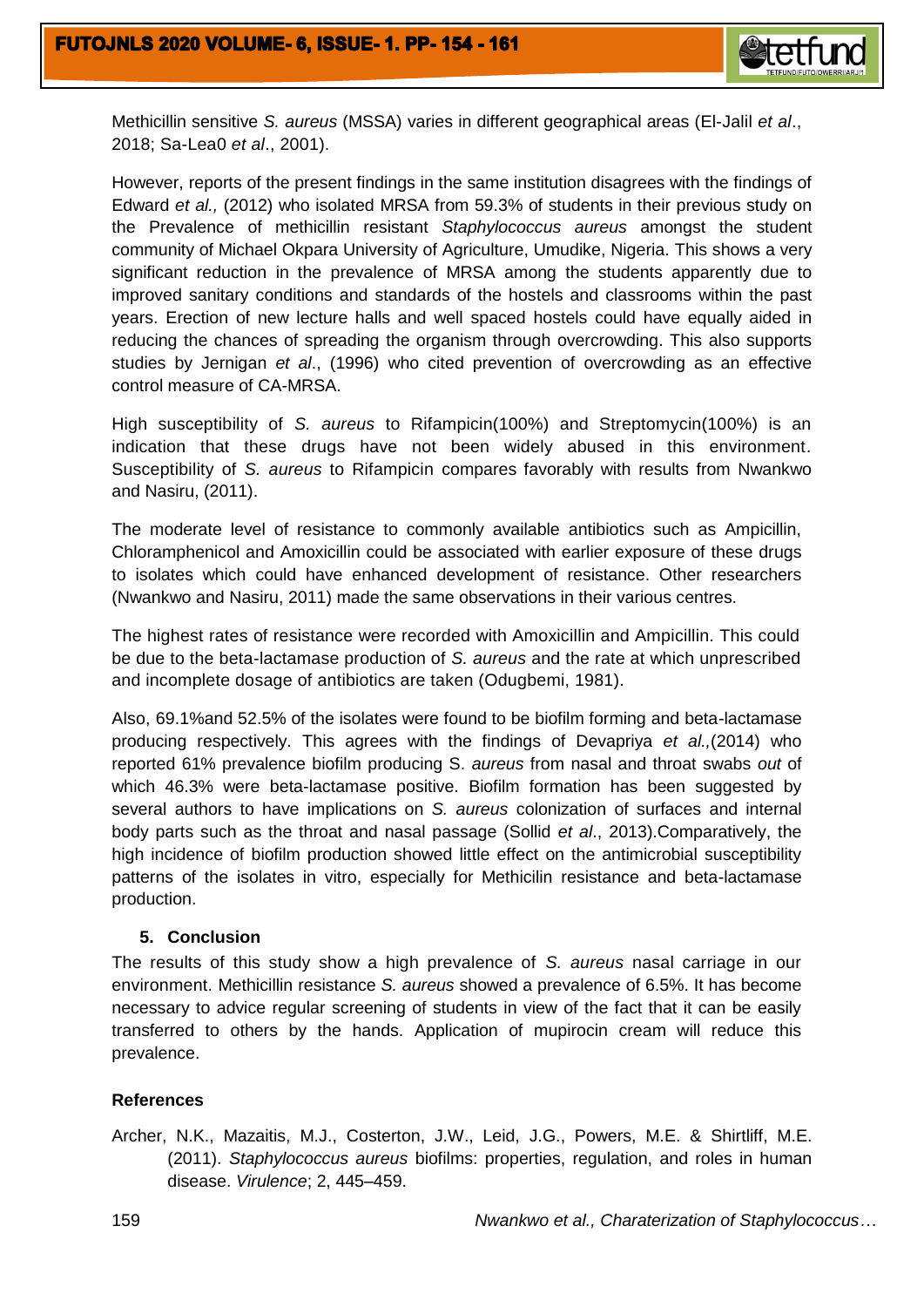

- Arucha, T., Sumalee, H. & Olarn, P. (2013). Nasal carriage and antimicrobial susceptibility of *Staphylococcus aureus* among medical students at the HRH Princess Maha Chakri Sirindhorn Medical Centre, Thailand: A cross sectional study. *Journal of infection and public health*, 6, 196-201.
- Cheesebrough, M. (2006).*District laboratory practice in tropical countries.* Part 2.Cambridge University Press, United Kingdom. 434.
- Chen, C.S., Chen, C.Y. & Huang, Y.C. (2012). Nasal carriage rate and molecular epidemiology of Methicillin-resistant *Staphylococcus aureus* among the medical students at a Taiwanese University. *International Journal of Infectious Diseases*, 16(11), 799-803.
- Clinical and Laboratory Standards Institute (CLSI). (2006). *Methods for dilution antimicrobial susceptibility tests for bacteria that grow aerobically*. Approved standard M7-A7, Wayne, Pennsylvania, United States of America. 40.
- Clinical and Laboratory Standards Institute (CLSI). (2011). *Performance standards for antimicrobial susceptibility testing; CLSI document M100-S16.* Wayne, Pennsylvania, United States of America. 10
- Demirel, G., Findik, D., Dagi. H. T. & Arslan, U. (2014). Community-Acquired Methicillin-Resistant *Staphylococcus aureus* and Genotypes among University Students in Turkey. *Southeast Asian Journal of Tropical Medicine and public health*, 45(6), 1401-1409.
- Devapriya, F., Sajith, P., Ranganathan, R., & Shanmugam, J. (2014). Prevalence of biofilm and beta-lactamase producing Staphylococcus in nasal and throat isolates from healthy volunteers: A medical alert. *Nepal Journal of Medical Sciences*; 2(3), 79-83.
- Edward, K.C., Chikezie, F.O. & Eze, V.C. (2012).Prevalence of methicillin resistant *Staphylococcus aureus* amongst the student community of Michael Okpara University of Agriculture, Umudike, Nigeria. *Journal of Research in Public Health,* 1, 014-019.
- El-Jalil, H.A., Jallad, M. & Thwaini, A.J. (2008).Nasal Carriage of Methicillin Resistant *Staphylococcus aureus* in Individuals Exposed and Not Exposed to Hospital Environments. *European Journal of Scientific Research*, 22(4), 570- 574.
- Habeeb, A., Hussein, N.R., Assafi, M.S. & Al-Dabbagh, S.A. (2014).Methicillin resistant *Staphylococcus aureus* nasal colonization among secondary school students at Duhok City-Iraq*. Journal of Microbiology and Infectious Diseases,* 4(2), 59-63.
- Hall-Stoodley., L., Costerton, J.W. & Stoodley, P. (2004). Bacterial biofilms: from the natural environment to infectious diseases. *Nature Reviews Microbiology*; 2, 95–108.
- Jernigan, J.A., Titus, M.G., Groschel, D.H.M., Getchell-white, S. & Farr, B.M. (1996). Effectiveness of contact isolation during a hospital outbreak of Methicilin-resistant *Staphylococcus aureus. American Journal of Epidemiology,* 143(5), 496-504.
- Jones, S.M., Morgan, M., Humphrey, T.J. & Lappin-Scott, H. (2001).Effect of vancomycin and rifampicin on meticillin resistant Staphylococcus aureus biofilms. *Lancet*; 357, 40–41.
- Kluytmans, J., Van Belkum, A. & Verbrugh, H. (1997). Nasal carriage of *Staphylococcus aureus:* Epidemiology, underlying mechanisms, and associated risks. *Clinical Microbiology Reviews*, 10, 505-520.
- Lytkainen, O., Degener, J.E., Schrijnemakers, P. & Bruisma, N. (2004). Methicillinresistant *Staphylococcus aureus* in Europe; 1999-2002. *Emerging Infectious Diseases*, 10, 1627- 1634.